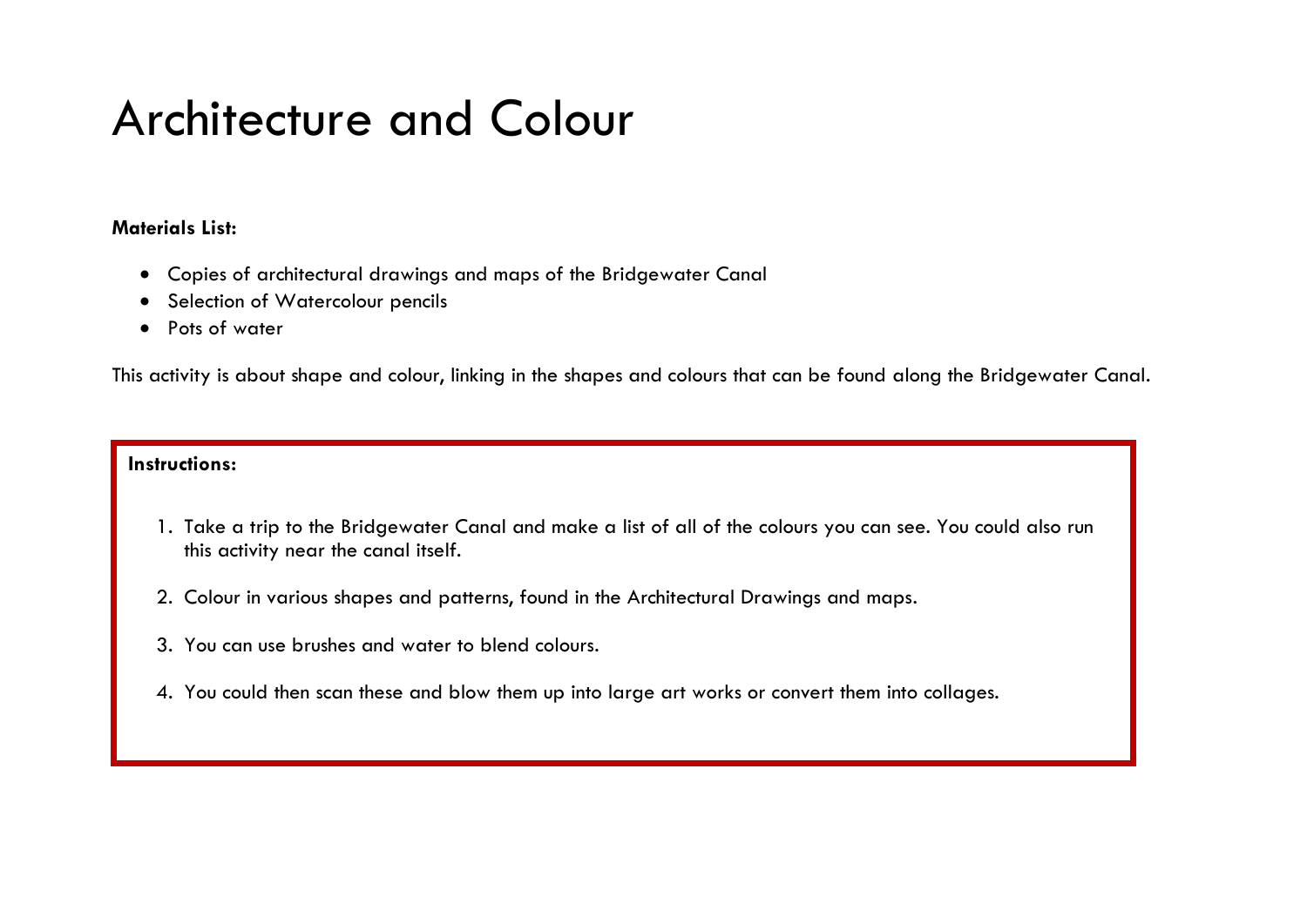# **Collage**

#### **Materials List:**

- A range of tactile papers including corrugated cardboard, mirror card etc.
- Natural materials found at the Bridgewater Canal, including twigs, leaves, grasses, stones etc.
- **•** Scissors
- Glue Sticks
- Large piece of paper
- **•** Fine liners
- Paint / Palettes / Brushes

This can be a group activity or delivered on a one-to-one basis.

#### **Instructions:**

Taking inspiration from the buildings, materials and textures found around the Bridgewater Canal: **Cut** 

Rip

Scrunch

Fold

your various papers in response to what you see, adding and subtracting your pieces onto the Large A1 Paper.

Secure these on with glue sticks.

Why not collect natural materials from the Bridgewater Canal and add these into your collage too.

You could also build up your collage with other mediums such as fine liners and paint.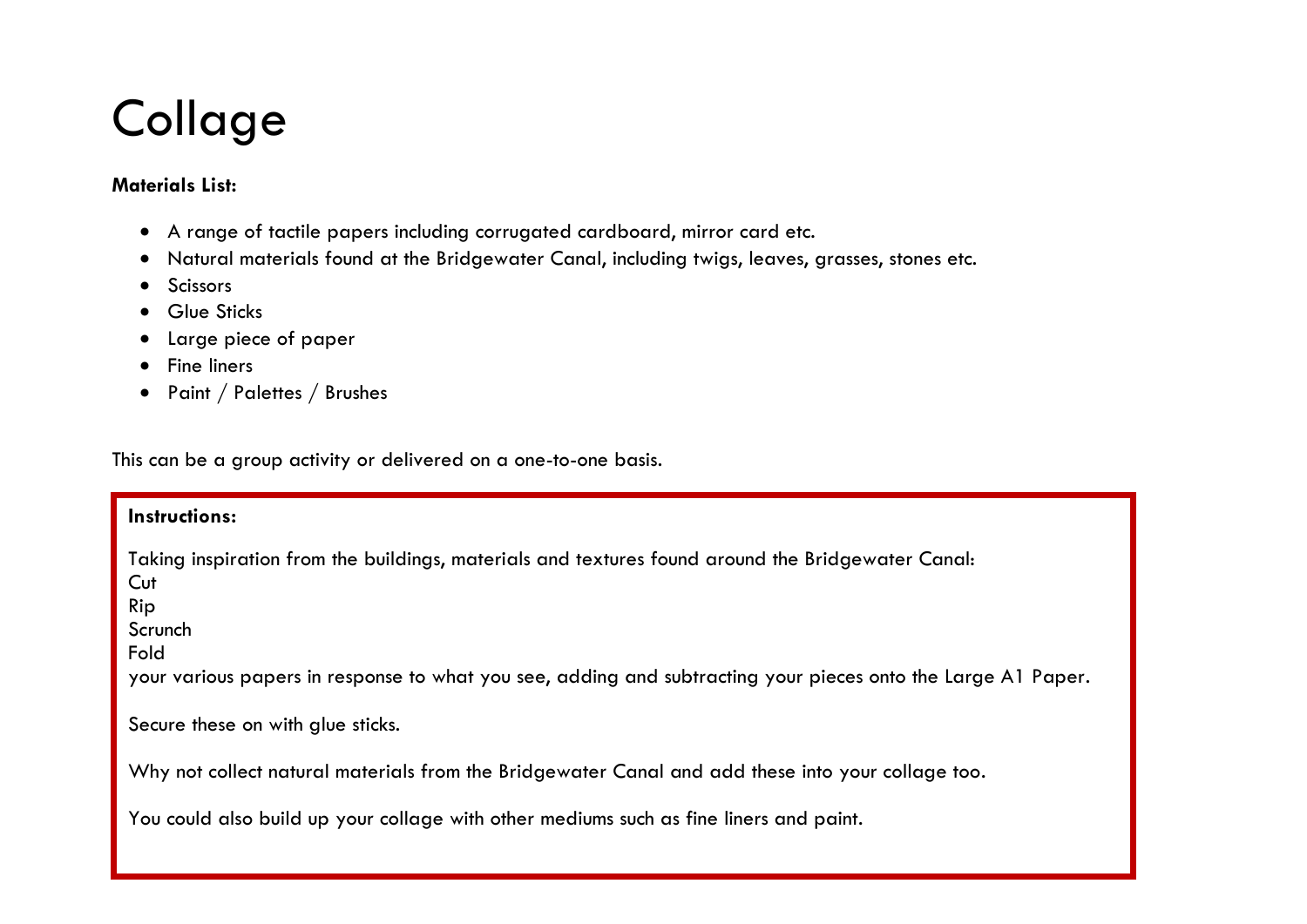### Industrial Sculpture

#### **Materials List:**

- Screws
- Nails
- Wood
- Grout
- Any found industrial objects such as springs, wires etc.
- Metallic Spray Paints

This activity could begin with a discussion about industries that could be found along the Bridgewater Canal in Salford.

- 1. Begin by selecting a piece of wood.
- 2. Use a plastic knife, to evenly distribute the grout onto the wood.
- 3. Taking inspiration from the Bridgewater Canal, create shapes from the industrial objects. These could represent shapes or buildings from along the canal.
- 4. Use Spray Paints to add various Metallic colours on top. This will also change the colour of the grout, making it appear more industrial. Make sure you do this in a well-ventilated area.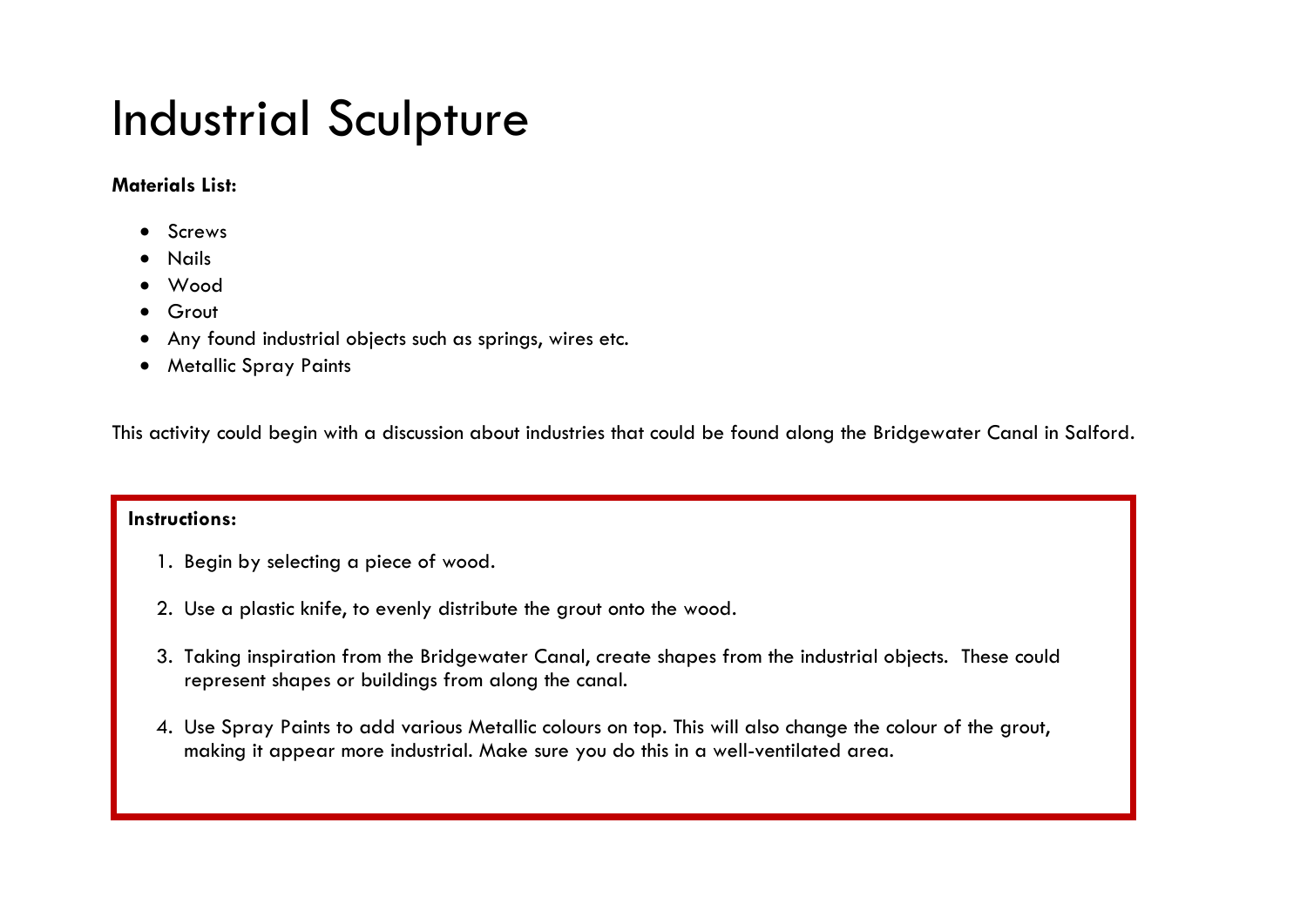# Mapping

#### **Materials List:**

- Map showing the Bridgewater Canal in Salford (with cork backing)
- Coloured pins
- Thread

- 1. Begin looking at a map showing the Bridgewater Canal in Salford.
- 2. Find the areas you know, and spend time discussing what is there, and any memories of those places.
- 3. Begin mapping areas you have spent time discussing.
- 4. First choose a coloured pin, and put these pins into the areas you know. Then tie and weave the thread around the pins.
- 5. This will create your own personalised map and it will even look like a canal!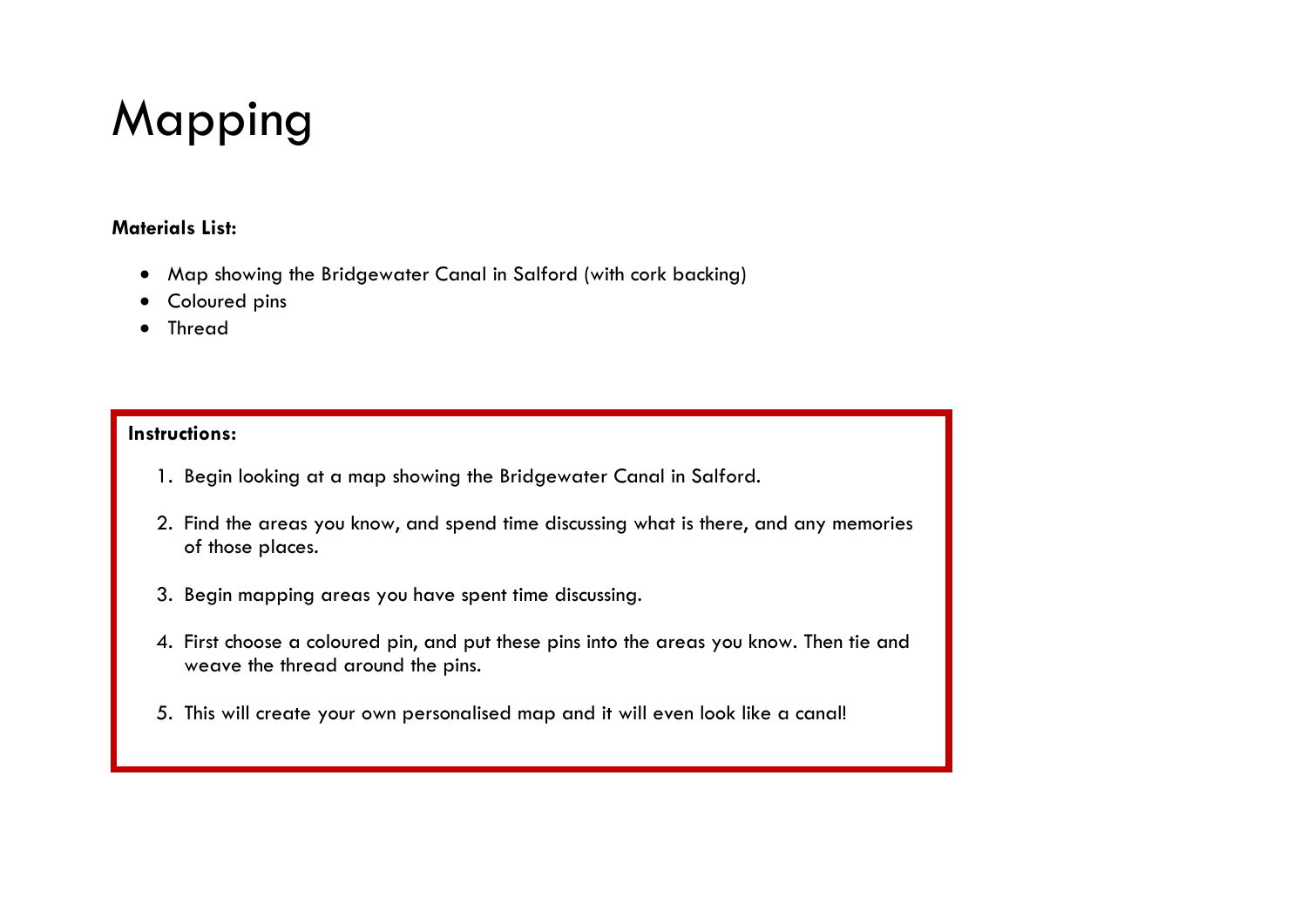### Mosaic

#### **Materials List:**

- Wood / Cork
- Mosaic Tiles Assortment of sizes and colours
- **•** White Grout
- Plastic Knife
- Sponge
- Gloss

Organising the mosaic tiles into colours is also a great warm up activity!

- 1. Begin by selecting a piece of wood you have found along the canal, or a flat piece of cork.
- 2. Mix the grout with water to a tick paste.
- 3. Use a plastic knife, to evenly distribute the grout onto the wood or cork.
- 4. Thinking about colour and pattern you may have found along the Bridgewater Canal, create your own mosaic pattern. You might want to take inspiration from the Motifs sheet. Remember to keep at least a 0.5cm gap between each side of the tiles so that the grout will fix the tiles.
- 5. Remove any Grout using the knife and clean off the tiles with warm soapy water and a sponge.
- 6. Once complete, you may want to add a gloss finish to your mosaic for a finished effect.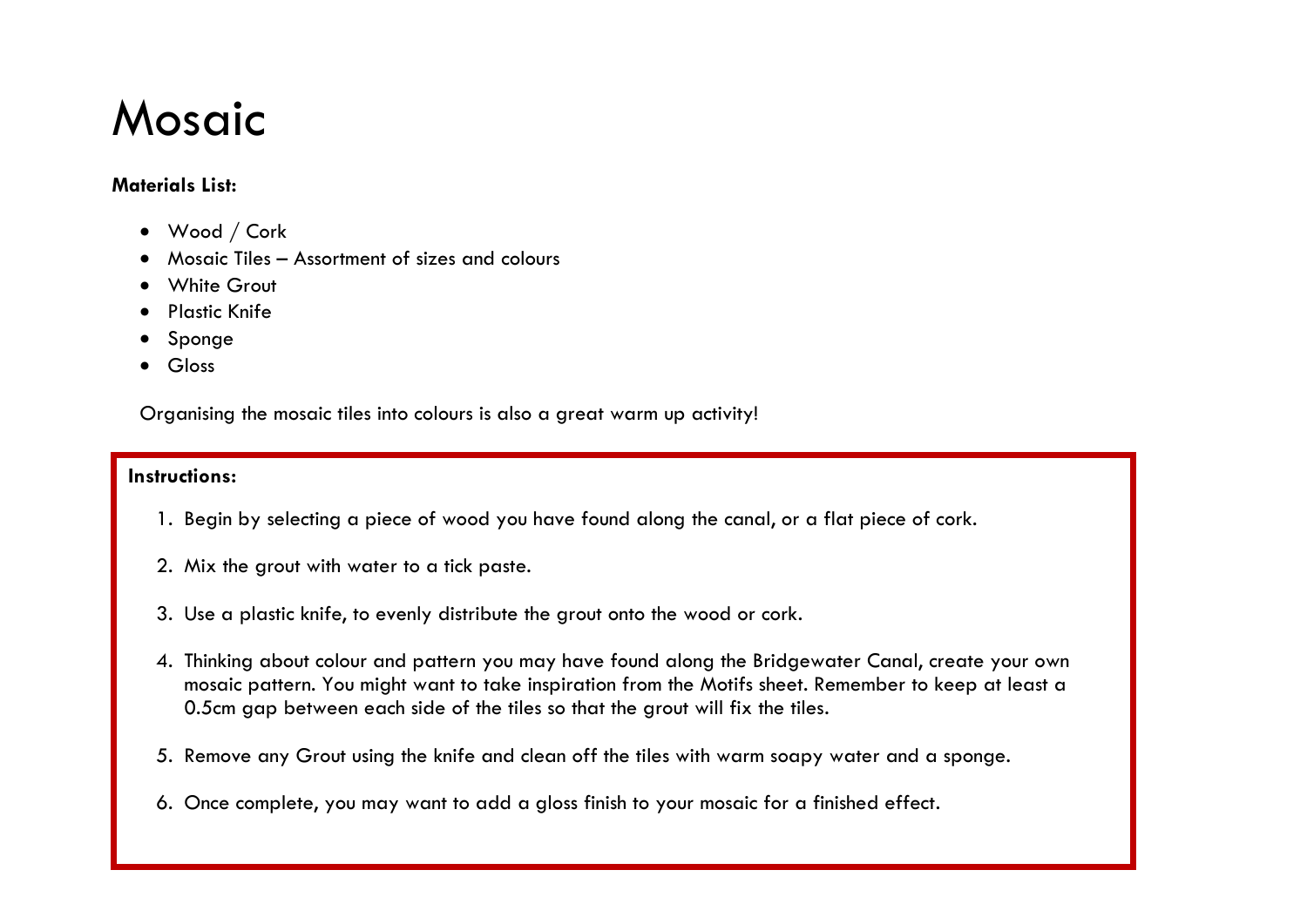# Photography

If you have access to an iPad or tablet, encouraging participants to have a go at taking photographs can be a very accessible and really creative way of engaging with their surroundings. Try using some of these apps to enhance and animate the images:

#### **iPad Apps:**

- Panoramic 360
- Adobe Photoshop Express
- Annamika
- Diptic
- Colour Splash

If you don't have access to an iPad, you could use a regular digital or print camera, print the photos and use them creatively.

- 1. Take a trip to the Bridgewater Canal.
- 2. Use a either an iPad, SLR or Digital Camera to take photographs of the Bridgewater Canal.
- 3. Use your photographs creatively:
- Print your photographs out and create a collage from your photographs making your own version of the canal. OR
- Print your Photographs onto Transfer Paper and create fabric collages using an iron and fabric paints. OR
- Create small mosaic pieces from your photographs by cutting them into small squares what kinds of collage can this create?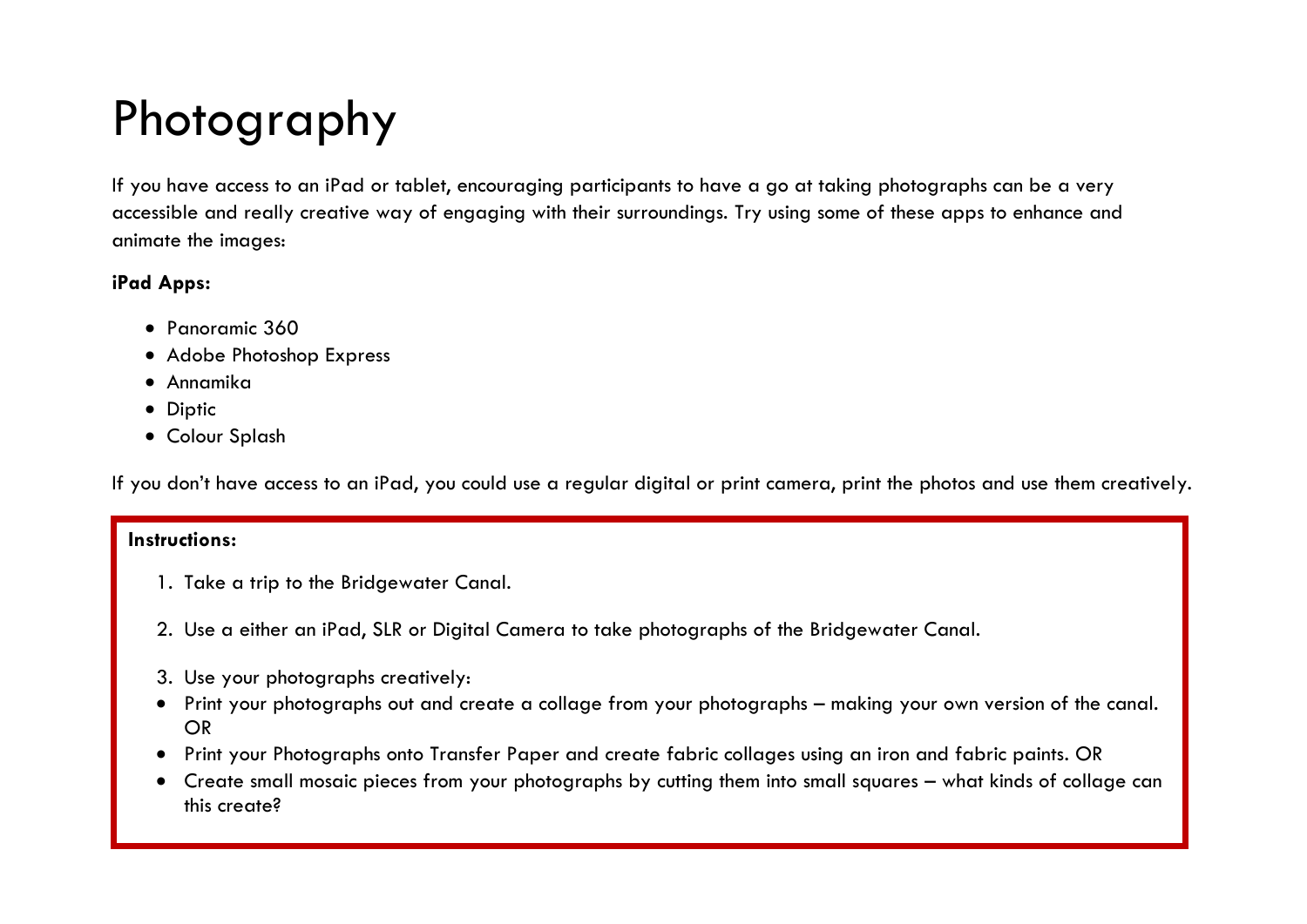# Printing Motifs

#### **Materials List:**

- Bridgewater Canal stonemasons' marks and motif sheets
- Styrofoam
- Sharp Pencils / tools to press lines into styrofoam
- Rollers
- Printing Ink (assortment)
- Inking Trays
- Card

This activity is inspired by the stonemasons' marks found on buildings and carved stone along the canal, which identified which mason worked on which pieces of stone. The modern motifs have been inspired by these marks and are used today in print, design and work relating to the Bridgewater Canal in Salford.

- 1. Explore the stonemasons' marks and modern motifs and decide on what you would like to print.
- 2. Draw your design into a piece of Styrofoam with a sharp pencil, making lines thicker with clay tools or other implements. Make sure you push in firmly otherwise it won't print!
- 3. Squeeze a small amount of ink in a colour of your choice into a tray and distribute it evenly with a roller.
- 4. Roll over a thin layer of ink in a colour of your choice over the Styrofoam, making sure it is evenly distributed. Turn it over and print onto a piece of coloured card, pressing down all over with the flat of your hand but ensuring the styrofoam doesn't move.
- 5. You can repeat this process, changing colours and how many times you decide to print it the designs may make good greetings cards or decorations.